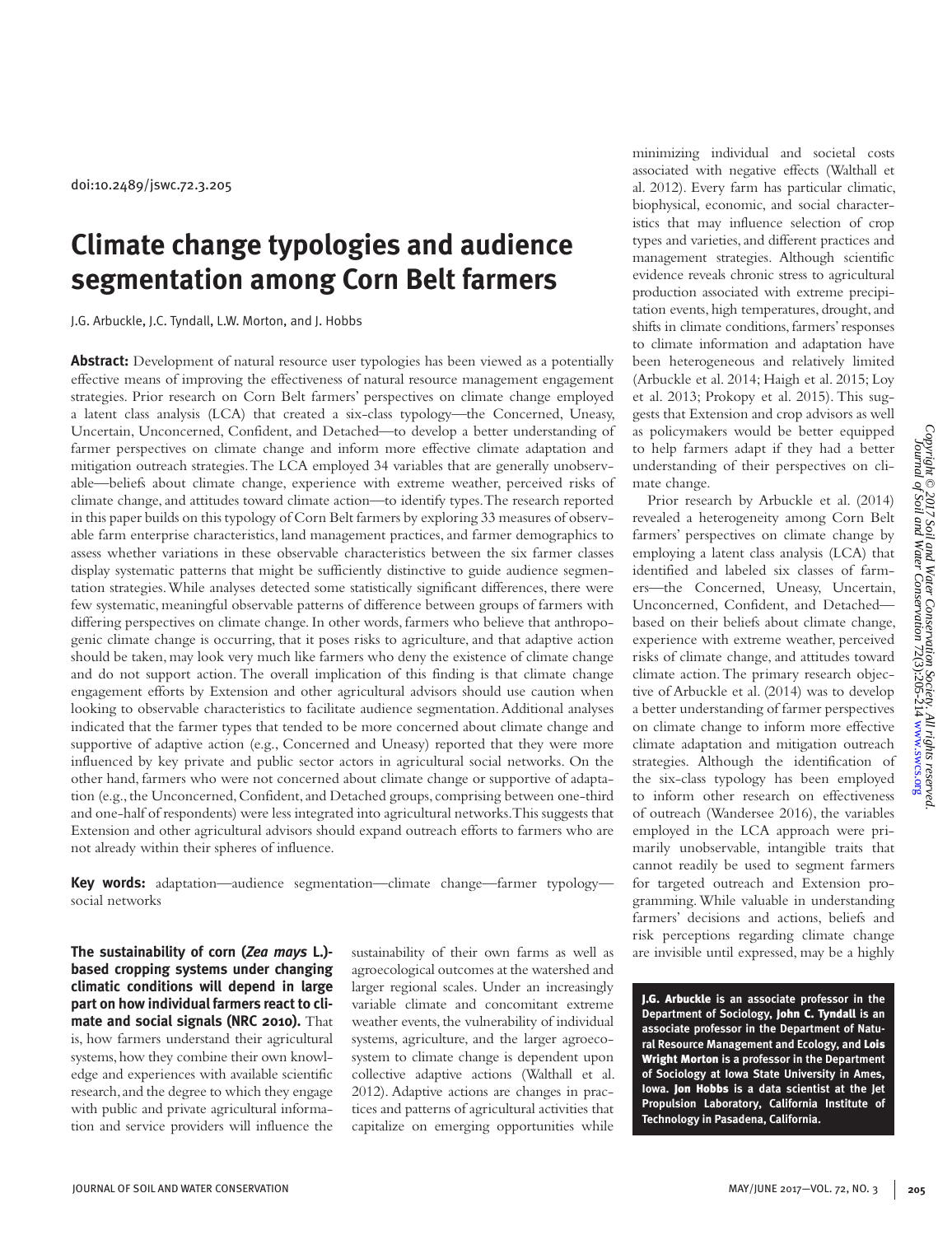sensitive subject, and may not be a good starting point from which to initiate information exchanges about best management practices (BMPs) for climate change adaptation and mitigation.

The research reported here uses observable farm and farmer characteristics to evaluate differences and similarities between the six Corn Belt farmer types identified in Arbuckle et al. (2014). The overall research question is the following: do observable traits of the six climate perspectives groups vary in systematic, meaningful ways that Extension, crop advisors, and other agricultural actors could use to inform the development of audience-segmented engagement strategies, as recommended by Maibach et al. (2011)? If the six "climate perspective groups" vary systematically on observable variables such as farm characteristics or land management practices, those characteristics might be employed to guide targeted outreach campaigns.

*Typology Research for Agricultural Extension.* Recent research conducted to inform farmer outreach and engagement strategies has employed techniques that account for farmer heterogeneity. Improved understanding of this heterogeneity has been used to develop recommendations for educational strategies and technical support linking farmers and their advisers (Morton et al. 2016). Farmer typology research seeks ways to classify farmers as "types" in order to quantify the impact of various structural and perception-oriented variables on their behaviors (or intentions) toward a particular management situation (Barnes and Toma 2012). Typologies also can provide an analytical structure for assessing potential linkages between different measures of influence (Andersen et al. 2007). As such, typology research may assist in the development of targeted, directed outreach programming that accounts for specific information needs, interests, and infrastructural capacity, thereby improving program effectiveness and impact (Emtage et al. 2007; Arbuckle et al. 2014).

Typology research in agricultural decision-making is wide-ranging, and in the Corn Belt region has focused on how different types of farmers might support or otherwise react to policy reform (Briggeman et al. 2007), behave in certain ways regarding specific conservation actions (Daloğlu et al. 2014), or undertake certain production activities such as biomass management (Skevas et al. 2014). Despite the broad appeal of typology research, depending upon the type of data used (e.g., observed versus unobserved data), there can be concerns regarding the saliency of typologies (as noted in Hyland et al. [2016]), as well as limits to their use due to a lack of robust validation (Guillum et al. 2012). Farmer perception-based typologies in particular have been criticized for not accurately anticipating farmer behavior, thus limiting a typology's utility in policy formulation or in directing specific programming (Guillum et al. 2012). Guillum et al. (2012) note that observed data regarding past farming strategies across time are reasonable proxies for gaining confidence in how different profiles of a typology might actually behave. Other observable factors that are correlated with farmer behavior, such as management actions in relation to experienced weather events, trends, or conditions (Morton et al. 2015) can also be utilized in various ways to validate a typology.

*Six Distinct Classes of Corn Belt Farmers.*  A typological technique used by Arbuckle et al. (2014) assigned 4,778 farmers from 11 US Corn Belt states to discrete classes based on several dimensions of their perspectives on climate change and potential adaptation and mitigation actions. LCA was employed to develop six discrete classes (Concerned, Uneasy, Uncertain, Unconcerned, Confident, and Detached) based on responses on 34 survey items. The items measured farmers' beliefs about the existence and causes of climate change, their self-reported experience with extreme weather events, their perceptions regarding predicted impacts of climate change on agriculture, perceived efficacy (e.g., capacity to adapt to changes), and support for adaptive and mitigative action. Table 1 summarizes the results of the LCA for each conceptual domain. Results indicated that midwest farmers varied greatly in terms of beliefs, experiences, and risk perceptions, but had similarities on variables associated with self-confidence and support for adaptation.

The identification of these classes provided valuable information to inform engagement strategies and other typology research (Wandersee 2016; Wilke and Morton 2015; Morton et al. 2016). However, as noted above, the variables employed in the analyses were, for the most part, intangible and unobservable. The primary objective of this follow-up study is to characterize and compare farmer class groups by observable characteristics including observed local incidence of extreme weather, the composition of farm enterprises, and land management practices (especially conservation practices) used. The second objective is to assess whether the level of influence that a range of agricultural actors have on decisions farmers make regarding their agricultural practices and strategies varies by class.

### Materials and Methods

**Survey Data.** Data were collected through a survey of farmers from 11 US Corn Belt states: Illinois, Indiana, Iowa, Kansas, Michigan, Minnesota, Missouri, Nebraska, Ohio, South Dakota, and Wisconsin. The survey was a collaboration between the USDA National Institute for Food and Agriculture (NIFA) grant-funded Cropping Systems Coordinated Agricultural Project (CSCAP) and Useful to Usable (U2U) project. The geographic region that the survey covered comprises more than one-third of the global corn production (USDA NASS 2011; USDA FAS 2012) and is categorized as a "major crop area" for corn and soybean (*Glycine max* L.) (USDA 1994).

The sample was drawn from the USDA National Agricultural Statistics Service (NASS) Census of Agriculture master list, which is the most comprehensive and up-todate list of US farmers. The sample was drawn from the population of corn farmers who reported at least 33 ha (80 ac) of corn and US\$100,000 gross farm income in the 2007 Census of Agriculture. These minimum production criteria were set for two reasons: (1) the projects that funded the survey were focused on enhancing the resilience of grain-based agricultural systems (see www. sustainablecorn.org; www.agclimate4u.org), and (2) larger-scale operations farm a disproportionately large amount of acreage relative to their numbers. Across the 11 states, farm operations with 2007 gross sales of at least US\$100,000 represented 27% of farms with cropland, but cultivated 78% of all cropland hectares (USDA NASS 2009).

The mail survey was sent in February of 2012 to 18,707 eligible farmers. Completed surveys were received from 4,778 farmers for an effective response rate of 26%. Tests for nonresponse bias were conducted using Census of Agriculture data that NASS provided for both respondents and nonrespondents. No meaningful differences between respondents and nonrespondents were detected on 28 variables measuring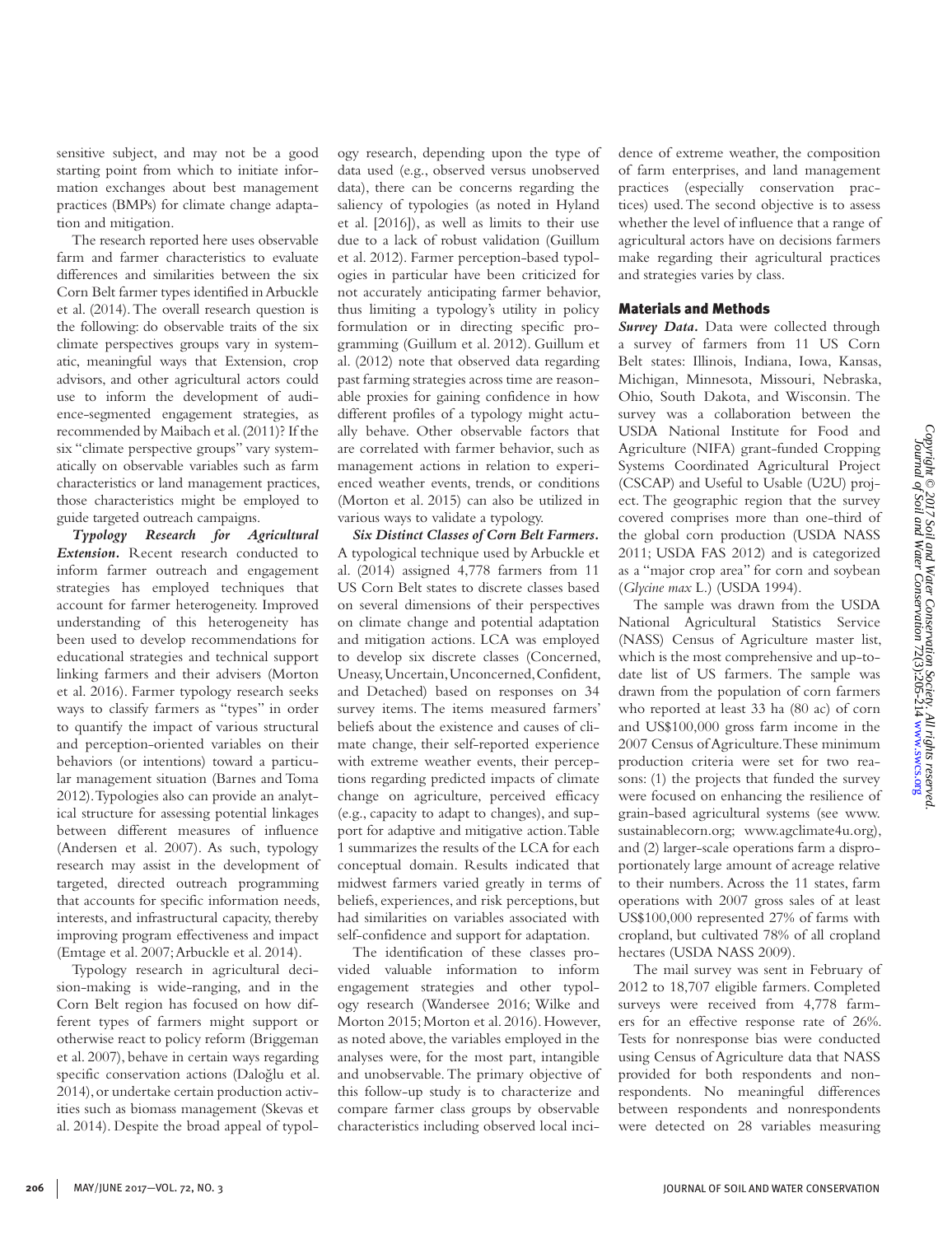# Table 1

Typology of Corn Belt farmers based on climate change beliefs, experienced extreme weather, risk perceptions, perceived efficacy, and support for action, adapted from Arbuckle et al. (2014) (*n* = 4,778).

| <b>Class and</b><br>percentage<br>in group | <b>Climate change beliefs</b>       | <b>Reported</b><br>experience weather<br>extremes* | <b>Risk</b><br>perceptions† | General views on efficacy and<br>support for action‡ |
|--------------------------------------------|-------------------------------------|----------------------------------------------------|-----------------------------|------------------------------------------------------|
| The                                        | 82% believed that climate change is | Second-highest                                     | <b>Highest levels</b>       | Scored lowest on efficacy measures.                  |
| Concerned:                                 | occurring and due mostly to human   | levels of                                          | of concern                  | Most supportive of individual,                       |
| 14%                                        | activities (18.4%), equally human   | experienced weather                                | about potential             | private sector, and government                       |
|                                            | and natural (40.2%), or mostly      | extremes                                           | impacts of                  | action toward climate adaptation                     |
|                                            | natural (23.4%).                    |                                                    | climate change              | and greenhouse gas reduction.                        |
| The Uneasy:                                | 75% believed that climate change is | Highest levels of                                  | Second highest              | Second lowest efficacy scores.                       |
| 25%                                        | occurring and due mostly to human   | experienced                                        | concern                     | Second highest support for action.                   |
|                                            | activities (9.1%), more or less     | extremes                                           |                             |                                                      |
|                                            | equally human and natural (45.9%),  |                                                    |                             |                                                      |
|                                            | or mostly natural (20.1%).          |                                                    |                             |                                                      |
| The Uncertain:                             | 73% believed that climate change is | Third lowest levels                                | Middle ground               | Third lowest efficacy scores. Closely                |
| 25%                                        | occurring and due mostly to human   | of experienced                                     |                             | parallels the "uneasy" group's                       |
|                                            | activities (8.8%), more or less     | extremes                                           |                             | support action.                                      |
|                                            | equally human and natural (40.8%),  |                                                    |                             |                                                      |
|                                            | or mostly natural (23.3%).          |                                                    |                             |                                                      |
| The                                        | 58% believed that climate change is | Lowest levels of                                   | Lowest levels               | Ranked third in efficacy. Middling                   |
| Unconcerned:                               | occurring and due mostly to human   | experienced                                        | of concern                  | support for action.                                  |
| 13%                                        | activities (5.4%), more or less     | extremes                                           |                             |                                                      |
|                                            | equally human and natural (25.7%),  |                                                    |                             |                                                      |
|                                            | or mostly natural (27.0%).          |                                                    |                             |                                                      |
| The Confident:                             | 54% believed there is either        | Third highest levels                               | Third highest               | Second highest efficacy scores.                      |
| 18%                                        | insufficient evidence to know if    | of experienced                                     | levels of                   | Tended to not support adaption                       |
|                                            | climate change is occurring (47.7%) | extremes                                           | concern                     | and mitigation action.                               |
|                                            | or believed that climate change is  |                                                    |                             |                                                      |
|                                            | not occurring (6.5%).               |                                                    |                             |                                                      |
| The Detached:                              | 72% believed there is either        | Second lowest                                      | Second lowest               | Highest on all measures of                           |
| 5%                                         | insufficient evidence to know if    | levels of                                          | on concern                  | efficacy. Lowest on support                          |
|                                            | climate change is occurring (51.1%) | experienced                                        |                             | for action.                                          |
|                                            | or believed that climate change is  | extremes                                           |                             |                                                      |
|                                            | not occurring (20.9%).              |                                                    |                             |                                                      |

\*Experienced significant drought, problems with saturated soils or ponding, a stream/river flooding, or significant soil erosion over the five years prior to the survey (2007 to 2011); also, whether or not any streams or rivers run through their farm.

†Level of concern regarding potential problems with longer dry periods and drought; more frequent extreme rains; and increases in incidence of crop disease, flooding, weed pressure, insect pressure, heat stress on crops, saturated soils and ponding, erosion, and loss of nutrients into waterways. ‡Capacity, confidence, knowledge, and capability of maintaining a viable operation; action is associated with support for private, government, and nonprofit entities such as seed companies and government technical assistance.

farm enterprise (e.g., farm size, crops and livestock produced) and farmer (e.g., age and sex) characteristics, indicating that our sample is representative of the target population, and statistics calculated for respondents will lead to unbiased estimates of the population parameters of interest (see Arbuckle et al. [2013] for a more detailed description of the sampling and nonresponse bias analysis methods). Data on farm characteristics employed in these analyses are from the NASS master listframe database, which is constantly updated as NASS conducts other

surveys (e.g., crop reporting and Agricultural Resource Management Survey). Data on farmer age were provided by NASS from the 2007 Census of Agriculture.

*Observable Traits and Social Influence Variables.* Thirty-three variables were employed to characterize and compare farmer class groups by observable characteristics. Variables measure dimensions of five general categories:

- 1. Local measurements of trends in weather extremes;
- 2. Land management practices that can influence vulnerability to weather extremes, such as cropping of erodible land or use of conservation practices;
- 3. Farm enterprise characteristics such as farm size and crop mix;
- 4. Farmer characteristics (age and education); and,
- 5. Relative influence of key agricultural actors on agricultural practice and strategy decisions.

The first four categories of variables are employed because they are (for the most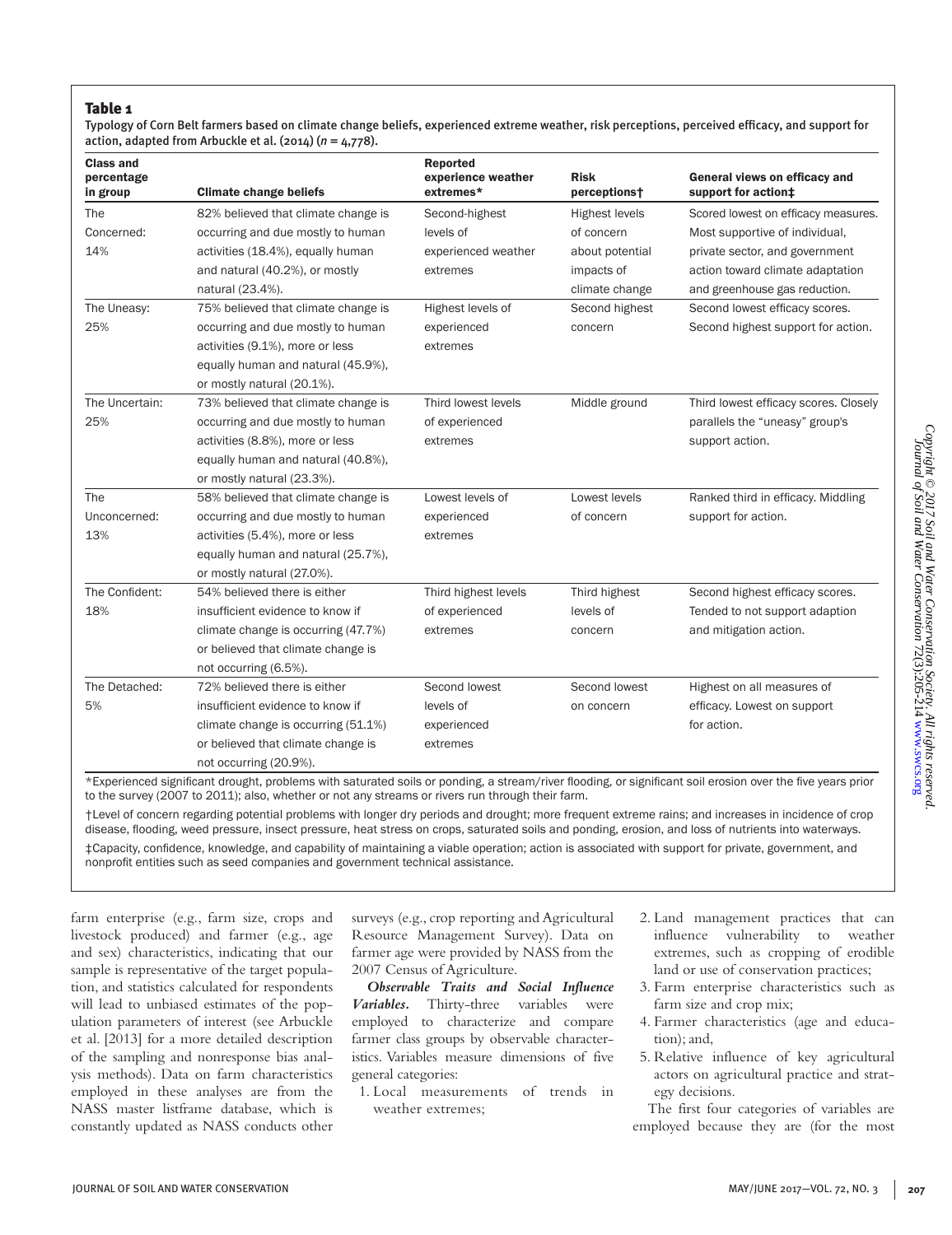part) readily observable characteristics that, if they vary by class group in systematic ways, might point to ways to identify farmers who may be more or less likely to be open to outreach on climate change and adaptive action. The final category, influence of agricultural actors, is included to examine how farmers in the different class groups were integrated into agricultural stakeholder social networks.

*Weather Extremes.* Experienced hazard has been shown to be related to perceived risks, attitudes toward adaptive action, and other dimensions of potential responses to future hazards (Akerlof et al. 2013; Brody et al. 2008; Myers et al. 2013; Spence et al. 2011). The LCA that generated the sixclass categorization of Corn Belt farmers included self-reported experience of weather extremes, including drought, flooding, and saturated soils. For this analysis, we employ observed measures of local weather extremes rather than self-reported measures.

Six variables that measure local incidence of weather extremes are employed. The variables were constructed from the National Weather Service (NWS) Cooperative Observer (COOP) data archive, which includes daily values of minimum temperature, maximum temperature, precipitation, and snowfall. Each respondent was linked to the closest COOP station. The data archive constructed for the CSCAP-U2U survey includes all available data from January 1, 1971, through December 31, 2011. From this historical record, the incidence of extreme seasonal and daily weather events for the five-year period from 2007 to 2011 was computed. Additional data on drought extent for the same five years were obtained from the US Drought Monitor (http://droughtmonitor.unl.edu). Detailed explanations of the weather variable construction are found in Loy et al. (2013) and Morton et al. (2015).

The percentile rank of growing season total precipitation (April to September) provides an indicator of the overall tendency for unusually wet or dry seasons over this period (table 2). The sample mean of 64% indicates that the region experienced unusually wet conditions overall. A second weather variable measures the frequency of extreme daily precipitation as the percentage of days with rainfall greater than the 99th percentile from the historical record. A cumulative drought index measures the number of weeks in drought, weighted by severity.

The final three weather variables incorporate the impacts of extreme temperatures. The seasonal aridity index measures the combined impact of anomalous seasonal temperatures and precipitation. A negative aridity index indicates unusually cool and/or wet conditions. A standardized stress degree days index captures the tendency for prolonged periods of high daytime temperatures, with a positive value representing a higher incidence of hot days relative to the historical record. The final weather variable is the percentage of unusually warm nights, defined as the overnight temperature exceeding the 90th percentile from the historical record.

*Land Management Practices.* The variables in this category comprise four measures of land management practices and one measure of land characteristics that can influence the degree farm operation vulnerability to weather extremes (table 2). All five variables reference the year 2011. Three of the land management variables are (1) percentage of farmland planted to crops that is considered to be "highly erodible land" (HEL), (2) percentage of farmland that is "artificially drained through tile or other methods," and (3) percentage of farmland that is irrigated. For each of these questions, farmers were asked to estimate the percentage for both owned and rented land. The higher of the two estimates for each variable are used for this analysis. Additionally, a single variable measuring whether or not a stream or river flowed through any of the respondents' farmland was included.

A fourth variable measures degree of diversity in use of soil and water conservation BMPs. There is growing recognition that adaptation to increasingly variable weather will require implementation of diverse practices that address both on and off-farm impacts of weather extremes by reducing soil erosion, ameliorating nutrient loss, improving water infiltration and holding capacity, and so forth (Castellano and Helmers 2015; Drinkwater and Snapp 2007; ISU 2012; McLellan et al. 2015; Walthall et al. 2013). The survey provided a list of 18 BMPs that are recommended for adapting to the predicted impacts of climate change in the region (ISU 2012; Hatfield et al. 2013; Janowiak et al. 2016). These ranged from fairly common practices such as grassed waterways, no-till farming, and cover crops, to less common practices such as drainage water management and nitrogen (N) deficiency sensors. Survey respondents were asked to indicate whether or not they had any of 18 practices in place on the land they farmed (owned and/or rented). A summative scale that ranged from 0 to 18 was created as a simple indicator of BMP use diversity.

Each of these five variables can be considered to be related to potential vulnerability, or resilience, depending on perspective. For example, higher percentages of HEL or presence of a stream or river might be associated with greater levels of potential vulnerability, while for drainage and irrigation higher values might be associated with lower levels of potential vulnerability. Similarly, farms with a greater diversity of BMPs in place—even farms with HEL planted to crops—might be less vulnerable to weather extremes.

*Farm Enterprise Characteristics.* Nine variables measure farm size and crop and livestock composition (table 2). These include hectares of land owned, percentage of cropland that is rented, and hectares of land in field crops. Crop mix variables include hectares in corn, soybean, wheat (*Triticum aestivum* L.), hay, and pasture. A single measure of livestock production—number of cattle and calves—was also employed.

*Farmer Characteristics.* Two demographic variables are employed: age and education (table 2). Age is a continuous variable in years. Education is measured through a dichotomous variable with 1 representing a two-year college degree or greater.

*Influence of Agricultural Stakeholders.*  The survey asked farmers to rate the degree of influence that several groups and individuals had regarding their "decisions about agricultural practices and strategies" (table 2). Influence was measured on a five-point scale from "no contact" (1) to "strong influence" (5). Stakeholder groups included private sector retailers such as fertilizer and agricultural chemical dealers and seed dealers, public sector agencies and organizations including University Extension and the USDA Natural Resources Conservation service (NRCS), NGOs such as farmer organizations, and individuals such as neighbors and other farmers.

*Analytical Approach.* Multivariate Analysis of Variance (MANOVA) with Games-Howell post-hoc pairwise comparisons were employed to evaluate between-group differences among the six classes (see table 1, left column for the list of classes and their labels). Five MANOVA models were run, one for each conceptually related category of variables. Table 2 presents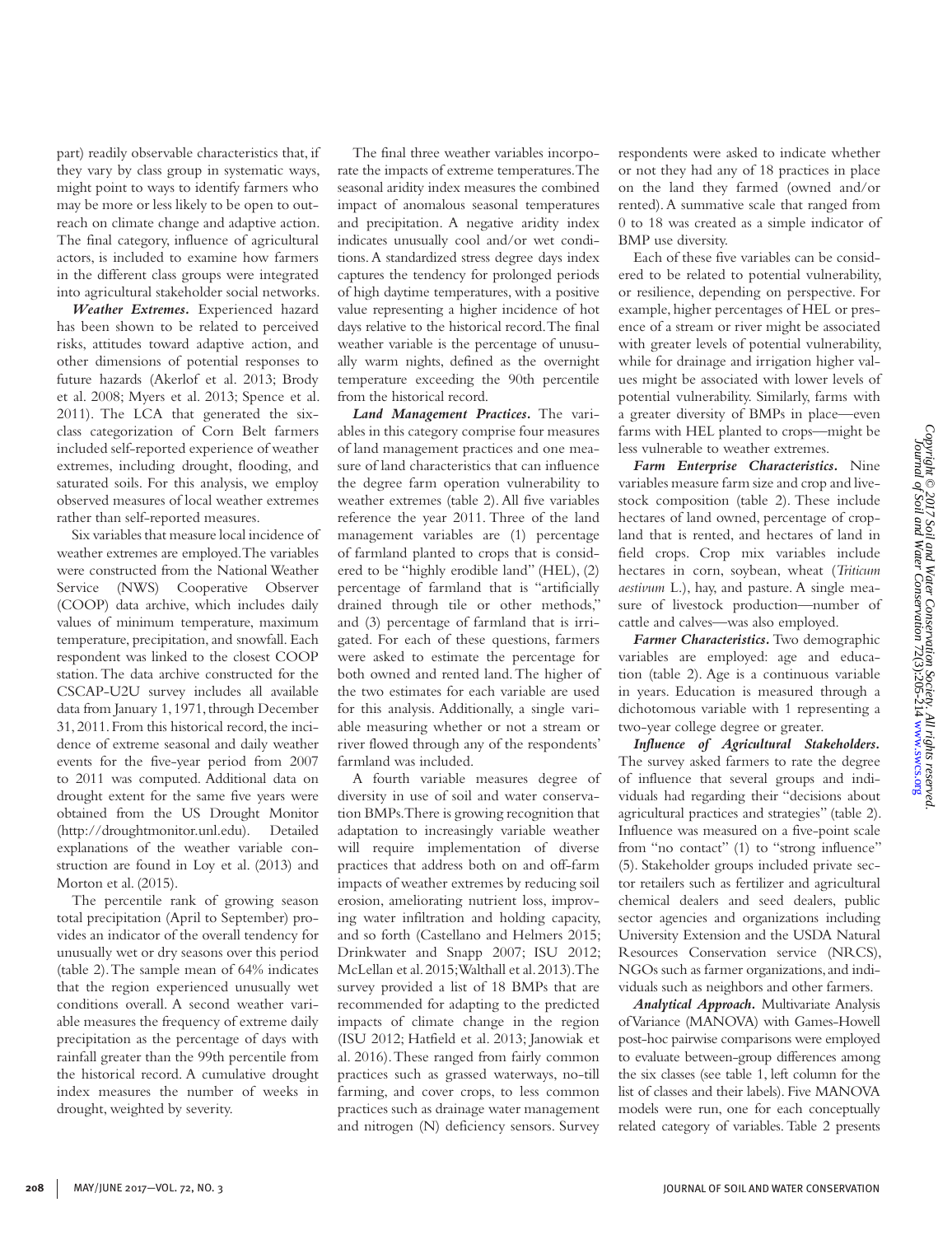the full sample variable means and proportions used in this analysis for reference.

#### Results and Discussion

The six farmer typologies in table 1 (Concerned, Uneasy, Uncertain, Unconcerned, Confident, and Detached) assigned farmers into groups based on their climate beliefs, perceptions of risk associated with climate change, and other intangible traits that are difficult or impossible to observe directly (Arbuckle et al. 2014). These farmer types are examined to find associations with five categories of readily observable traits—experienced weather extremes, land management practices, farm enterprise characteristics, and farmer demographics—as well as relative influence of key agricultural stakeholders. Tables 3, 4, and 5 present the MANOVA results. The tables provide the observed trait variable means for the Concerned, Uneasy, Uncertain, Unconcerned, Confident, and Detached groups and indicate any statistically significant differences between them.

*Weather Extremes.* For the weather variables MANOVA, the Wilks' Lambda statistic  $(Λ = 0.967, F[30, 19,070] = 5.36,$  $p < 0.001$ ,  $\eta^2 = 0.007$ ) indicates that there were significant between-group differences in experience of extreme weather events. The groups had similar experiences with unusually wet growing seasons, based on the seasonal precipitation extremes variable, with the only significant difference detected between the Concerned and the Detached classes (table 3). On the daily precipitation extremes variable, the Concerned, Uneasy, Unconcerned, and Confident classes had higher group means than the Detached class, indicating that those farmers experienced heavy rainfall events more frequently, on average, than farmers in the Detached class. There were no significant differences detected for drought.

In addition to precipitation extremes, differences were detected for the variables that incorporated heat. While the region broadly saw slightly less extreme high temperatures than average during the time period in question, group means differed. The Concerned and the Confident classes had higher aridity extreme scores than the Uncertain and Unconcerned classes, and the Uneasy class had a higher mean score than the Uncertain, Unconcerned, and Confident classes (table 3). Likewise, the Concerned class experienced more stress degree day extremes than

the Uncertain class, and the Uneasy class had more stress degree day extremes than the Uncertain, Unconcerned, and Confident classes. Finally, the Concerned class experienced more extreme night temperatures than all of the other groups except the Uneasy class. The Uneasy class experienced more high night temperatures than the Uncertain, Unconcerned, and Confident classes.

*Land Management Practices.* For the land management variables MANOVA, the Wilks' Lambda statistic ( $\Lambda = 0.932, F[25, 14, 330] =$ 11.021,  $p < 0.001$ ,  $\eta^2 = 0.014$ ) indicates that there were some significant between-group differences in land management practices used. Several important differences between classes were noted in this category. The Concerned and Uncertain groups reported the highest levels of HEL planted to crops, at 27.1% and 26.8%, respectively (table 4). Differences were significant between the Concerned and Confident groups (19.2%), and between the Uncertain and Uneasy groups (22.2%) and the Confident group. The Uneasy and the Confident groups reported the highest percentage of land with artificial drainage (55% and 52.6%), with the former reporting higher levels than the Concerned (46.8%), Uncertain (41.9%), and Unconcerned (42.1%) groups, and the latter having significantly more drainage than the Uncertain and Unconcerned groups. The Unconcerned (16.6%) and the Detached (16.8%) groups had the highest percentages of irrigated cropland. The Unconcerned group reported significantly higher percentages than the Concerned (10%) and Uneasy (8.2%) groups. The Uncertain, Confident, and Detached groups had significantly higher percentage of irrigated land than the Uneasy group.

The Concerned group mean for the index measuring the number of BMPs in place was, at 8.0, significantly higher than that for all of the rest of the classes (table 4). The Uneasy (7.4) and the Confident (7.3) groups had higher than that of the Unconcerned (6.8) group. Finally, significantly higher proportions of the Concerned, Uneasy, Uncertain, and Confident groups reported the presence of a creek, stream, or river running through or along any of the land they farm.

*Farm Enterprise Characteristics.* For the farm enterprise variables MANOVA, the Wilks' Lambda statistic (Λ = 0.965, *F*[40,  $20,773$ ] = 4.259,  $p < 0.001$ ,  $\eta^2 = 0.007$ ) indicates that there were differences between classes in this category. Some differences

between classes were detected on measures of farm size and composition. The Detached group's mean owned land area of 209 ha (517 ac) was substantially higher than that of the Concerned (147 ha [364 ac]) and the Uncertain (148 ha [365 ac]) groups (table 4). The Confident group had the highest mean area of rented land (257 ha [634 ac]), followed by the Uneasy (242 ha [598 ac]) and the Concerned (240 ha [593 ac]) groups. All three of those means were significantly higher than the means for the Uncertain (186 ha [460 ac]) and the Unconcerned (175 ha [432 ac]) groups. Considering owned and rented hectares combined, the Detached group had the highest mean, at 429 ha (1,061 ac), followed by the Confident (417 ha [1,032 ac]) and the Uneasy (394 ha [973 ac]) groups. The means for the Confident and the Uneasy groups were significantly higher than the means for the Uncertain (334 ha [825 ac]) and the Unconcerned (336 ha [830 ac]) groups.

Corn and soybean were the primary cropland uses. The Confident (204 ha [503 ac]) and Detached (198 ha [489 ac]) groups had the most land planted to corn, with the Confident group significantly higher than the Concerned, Uncertain, and Unconcerned groups, and the Detached group higher than the Uncertain group (table 4). All groups reported less land area planted to soybean than corn, with the Uneasy (140 ha [346 ac]), Confident (137 ha [338 ac]), and Concerned (136 ha [335 ac]) groups reporting the largest land area in soybean, which was significantly different than the Unconcerned (100 ha [246 ac]) and Uncertain  $(109 \text{ ha } [269 \text{ ac}])$ groups. Although there was some variation in other crops (hay, wheat, and pasture) among the six classes, considerably less land area was reported to be planted to these crops. The Detached class had the largest land area in hay (19 ha [48 ac]), which was significantly different than the Concerned (11 ha [26 ac]), Uneasy (11 ha [26 ac]), Confident (12 ha [30 ac]), and Uncertain (12 ha [30 ac]) classes. The Concerned (12 ha [30 ac]) and the Uneasy (11 ha [28 ac]) classes had more land in wheat than the Uncertain (7 ha [17 ac]) and Unconcerned (6 ha [15 ac]) classes, and the Confident class reported more wheat hectares than the Unconcerned class. There were no significant differences between the six classes on pasture acres or cattle and calves.

*Farmer Characteristics.* For the farmer demographic variables MANOVA, the Wilks' Lambda statistic ( $\Lambda = 0.988, F[10, 8, 432] =$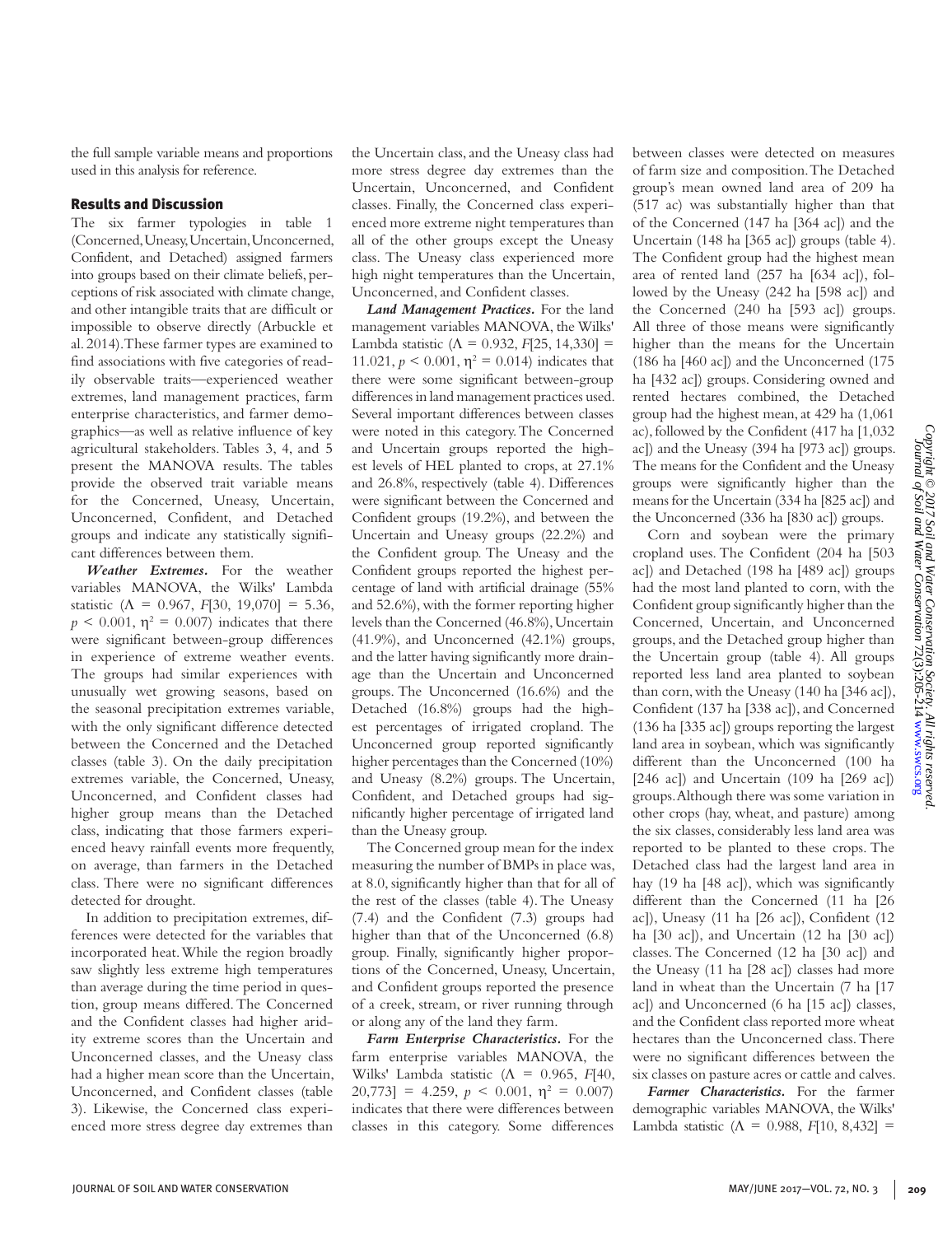| Variable                                                                                         | <b>Mean</b> | Std. dev. |
|--------------------------------------------------------------------------------------------------|-------------|-----------|
| Weather extremes (2007 to 2011 compared to historical record) ( $n = 4,778$ )                    |             |           |
| Seasonal (April to September) precipitation percentile rank                                      | 64.1        | 11.2      |
| Daily precipitation greater than 99th percentile (%)                                             | 1.3         | 0.389     |
| Drought: Weeks in drought weighted by drought magnitude                                          | 56.27       | 40.799    |
| Aridity: Combined April to September precipitation and heat index                                | $-0.316$    | 0.372     |
| Stress degree days                                                                               | $-0.328$    | 0.678     |
| Historically warm nights (%)                                                                     | 13.2        | 3.1       |
| Land management practices ( $n = 3,867$ )                                                        |             |           |
| Highly erodible land planted to crops (%)                                                        | 23.29       | 32.574    |
| Drained (%)                                                                                      | 48.11       | 40.159    |
| Irrigated (%)                                                                                    | 12.03       | 28.620    |
| Best management practices in place (number used out of 18 possible)                              | 7.27        | 2.680     |
| Stream on land ( $No = 0$ , Yes = 1)                                                             | 0.76        | 0.430     |
| Farm enterprise characteristics* ( $n = 4,778$ )                                                 |             |           |
| Land owned (ac)                                                                                  | 385.37      | 497.043   |
| Land rented (ac)                                                                                 | 545.39      | 718.885   |
| Land owned and rented (ac)                                                                       | 930.76      | 941.620   |
| Corn (ac)                                                                                        | 429.38      | 469.715   |
| Soybean (ac)                                                                                     | 309.10      | 331.311   |
| All hay (ac)                                                                                     | 29.44       | 77.841    |
| Wheat (ac)                                                                                       | 22.71       | 69.464    |
| Pasture (ac)                                                                                     | 76.23       | 400.148   |
| All cattle and calves (head)                                                                     | 80.94       | 392.734   |
| Farmer characteristics ( $n = 4,223$ )                                                           |             |           |
| Age (yr)                                                                                         | 55.34       | 11.204    |
| Education (1 = two-year degree or greater; $0 =$ no college degree)                              | 0.41        | 0.491     |
| Influence of agricultural stakeholders $\uparrow$ (n = 4,342)                                    |             |           |
| Farm chemical dealer (e.g., fertilizer, pesticides)                                              | 2.84        | 0.823     |
| Seed dealer                                                                                      | 2.70        | 0.831     |
| Other farmers                                                                                    | 2.51        | 0.818     |
| USDA Natural Resources Conservation Service or county Soil and Water Conservation District staff | 2.20        | 0.997     |
| Landlord/farm management firm                                                                    | 2.13        | 1.160     |
| Banker, insurance agent, or lawyer                                                               | 1.94        | 1.064     |
| Farm organizations (e.g., Farm Bureau, Corn Growers, etc.)                                       | 1.67        | 0.971     |
| University Extension (e.g., local staff, campus staff and faculty, online information)           | 1.69        | 1.071     |
| Nonfarming friends or neighbors                                                                  | 1.41        | 0.770     |
| State climatologist                                                                              | 1.39        | 1.014     |
| Conservation nongovernmental organization                                                        | 1.08        | 0.931     |

†Influence on "decisions about agricultural practices and strategies" was measured on a five-point scale from "no contact" (1) to "strong influence" (5).

 $5.083, p \le 0.001, \eta^2 = 0.006$ ) indicates that there were some statistically significant differences between classes on age and education (table 4). Farmers in the Uncertain and Unconcerned groups were about two years older, on average, than farmers in the Concerned, Uneasy, and Confident groups. For education, the only difference was between the Uncertain and the Confident groups.

*Influence of Agricultural Stakeholders.*  Among all the comparison variables, the measures of the influence that various agricultural stakeholders have on "decisions about agricultural practices and strategies" showed the most distinct pattern (table 5). For this MANOVA, the Wilks' Lambda statistic ( $Λ = 0.919, F(55,$  $20028$ ) = 6.691,  $p < 0.001$ ,  $\eta^2 = 0.017$ ) also points to statistically significant differences between classes. In general, the Concerned and the Uneasy (and to a lesser extent, the Uncertain) classes reported significantly higher levels of influence by agricultural stakeholders

than the other classes. The Detached group had the lowest influence means for all stakeholders, and the Unconcerned, Confident, and Detached groups reported significantly lower influence than the Concerned, Uneasy, and Uncertain groups for almost all agricultural stakeholder groups.

*Overall Evaluation.* A synthesis of the MANOVA results finds a limited number of systematic, meaningful patterns of differences in observable traits between the six classes of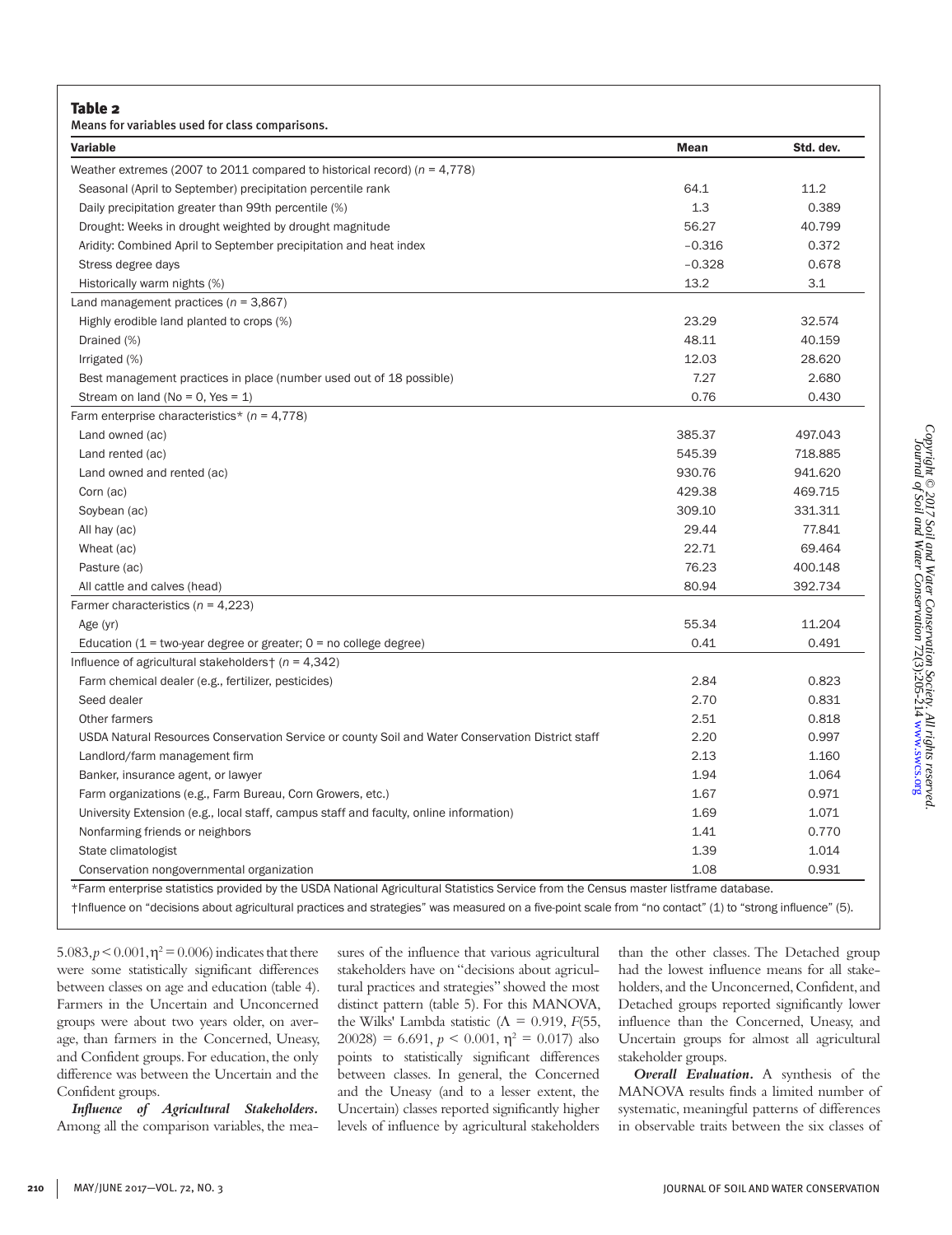# Table 3

MANOVA with Games-Howell post-hoc tests: weather extremes 2007 to 2011 relative to the 1940 to 2011 historical record (*n* = 4,778).

|                            | <b>Concerned</b> | Uneasy          | <b>Uncertain</b>    | Unconcerned     | <b>Confident</b> | <b>Detached</b> |
|----------------------------|------------------|-----------------|---------------------|-----------------|------------------|-----------------|
| Weather type               | Column A         | <b>Column B</b> | Column <sub>C</sub> | <b>Column D</b> | <b>Column E</b>  | <b>Column F</b> |
| Seasonal precipitation     | 64.87 F          | 63.77           | 64.14               | 64.35           | 64.05            | 62.32           |
| Daily precipitation events | 1.32 F           | 1.31 F          | 1.27                | 1.31 F          | 1.30 F           | 1.22            |
| Drought                    | 54.79            | 55.70           | 57.63               | 56.70           | 55.48            | 58.17           |
| Aridity                    | $-0.28$ CD       | $-0.26$ CDE     | $-0.36$             | $-0.38$         | $-0.31$ CD       | $-0.32$         |
| Stress degree days         | $-0.28C$         | $-0.25$ CDE     | $-0.39$             | $-0.37$         | $-0.34$          | $-0.37$         |
| Warm nights                | 13.68 CDEF       | 13.56 CDE       | 12.93               | 12.84           | 13.04            | 12.98           |

Notes: Results indicate differences between groups at a significance level of 0.05 or lower. For each significant pair, the column letter of the category with the smaller mean appears under the category with larger mean.

### Table 4

MANOVA with Games-Howell post-hoc tests: land management practices, farm characteristics, and farmer characteristics.

|                                                 | <b>Concerned</b> |                 | <b>Uncertain</b> | <b>Unconcerned</b> | <b>Confident</b> | <b>Detached</b> |  |
|-------------------------------------------------|------------------|-----------------|------------------|--------------------|------------------|-----------------|--|
| Variable                                        | <b>Column A</b>  | <b>Column B</b> | <b>Column C</b>  | <b>Column D</b>    | <b>Column E</b>  | <b>Column F</b> |  |
| Land management practices ( $n = 3,867$ )       |                  |                 |                  |                    |                  |                 |  |
| Highly erodible land planted to crops (%)       | 27.14 E          | 22.24           | 26.84 BE         | 21.99              | 19.20            | 20.39           |  |
| Drained (%)                                     | 46.8             | 55.0 ACD        | 41.9             | 42.1               | 52.6 CD          | 45.9            |  |
| Irrigated (%)                                   | 9.96             | 8.19            | 12.52 B          | 16.55 AB           | 13.57 B          | 16.79 B         |  |
| Best management practices in place              | 8.01 BCDEF       | 7.35 D          | 7.15             | 6.76               | 7.30 D           | 6.84            |  |
| Stream on land ( $No = 0$ , $Yes = 1$ )         | 0.81 CDF         | 0.84 CDEF       | 0.70 D           | 0.64               | 0.78 CD          | 0.68            |  |
| Farm enterprise characteristics ( $n = 4,778$ ) |                  |                 |                  |                    |                  |                 |  |
| Land owned (ac)                                 | 364.32           | 375.22          | 365.14           | 398.17             | 397.71           | 517.06 AC       |  |
| Land rented (ac)                                | 593.04 CD        | 597.86 CD       | 460.36           | 431.99             | 634.39 CD        | 543.84          |  |
| Land owned and rented (ac)                      | 957.35           | 973.08 CD       | 825.49           | 830.15             | 1,032.10 CD      | 1,060.91        |  |
| Corn (ac)                                       | 422.03           | 436.13 C        | 378.15           | 396.1              | 502.51 ACD       | 489.29 C        |  |
| Soybean (ac)                                    | 335.36 CD        | 345.52 CD       | 268.53           | 245.69             | 337.67 CD        | 315.79          |  |
| All hay (ac)                                    | 25.95            | 25.60           | 30.16            | 32.38              | 29.29            | 47.86 ABCE      |  |
| Wheat (ac)                                      | 30.20 CD         | 27.90 CD        | 16.73            | 14.92              | 24.50 D          | 19.8            |  |
| Pasture (ac)                                    | 76.55            | 71.62           | 69.32            | 70.88              | 82.35            | 125.53          |  |
| All cattle and calves (head)                    | 57.06            | 63.86           | 89.84            | 115.43             | 77.89            | 109.09          |  |
| Farmer characteristics ( $n = 4,223$ )          |                  |                 |                  |                    |                  |                 |  |
| Age (yr)                                        | 54.42            | 54.49           | 56.39 ABE        | 56.84 ABE          | 54.54            | 55.85           |  |
| Education (1 = two-year degree +,               | 0.40             | 0.42            | 0.38 E           | 0.37               | 0.44             | 0.46            |  |
| $0 = no$ college degree)                        |                  |                 |                  |                    |                  |                 |  |

Notes: Results indicate differences between groups at a significance level of 0.05 or lower. For each significant pair, the column letter of the category with the smaller mean appears under the category with larger mean.

farmers. In general, the Concerned class was the most distinctive of the six. Concerned farmers were more likely to farm in areas that had experienced extreme weather, with higher levels of seasonal precipitation and extreme rain events, greater stress degree days, and more unusually warm nights over the previous five years relative to the past 40 years. They also had higher levels on variables associated with vulnerability—percentage highly erodible cropland and presence of streams than other groups. On the other hand, the Concerned class reported more BMPs in place

than any other group. Considered together, these results suggest that the Concerned class tended to farm more vulnerable land and had been taking steps to reduce that vulnerability through BMPs.

A related finding was that the Concerned and Uneasy classes had similar scores on a number of measures that set them apart from the other four classes. These two groups reported similarly low percentages of irrigated land, and similarly high proportions reported streams running through their land, relative to the other groups (table 4)—perhaps indicators that their cropland would be more vulnerable to drought and/or flooding. They had also experienced similar levels of extreme aridity, stress degree days, and warm nights. Perhaps the most striking similarity was on the agricultural stakeholder influence variables (table 5). The two groups had virtually identical scores for many of the stakeholders, and their scores were significantly higher than all other groups except the Uncertain group.

The Detached group were distinctive primarily in terms of their distance from the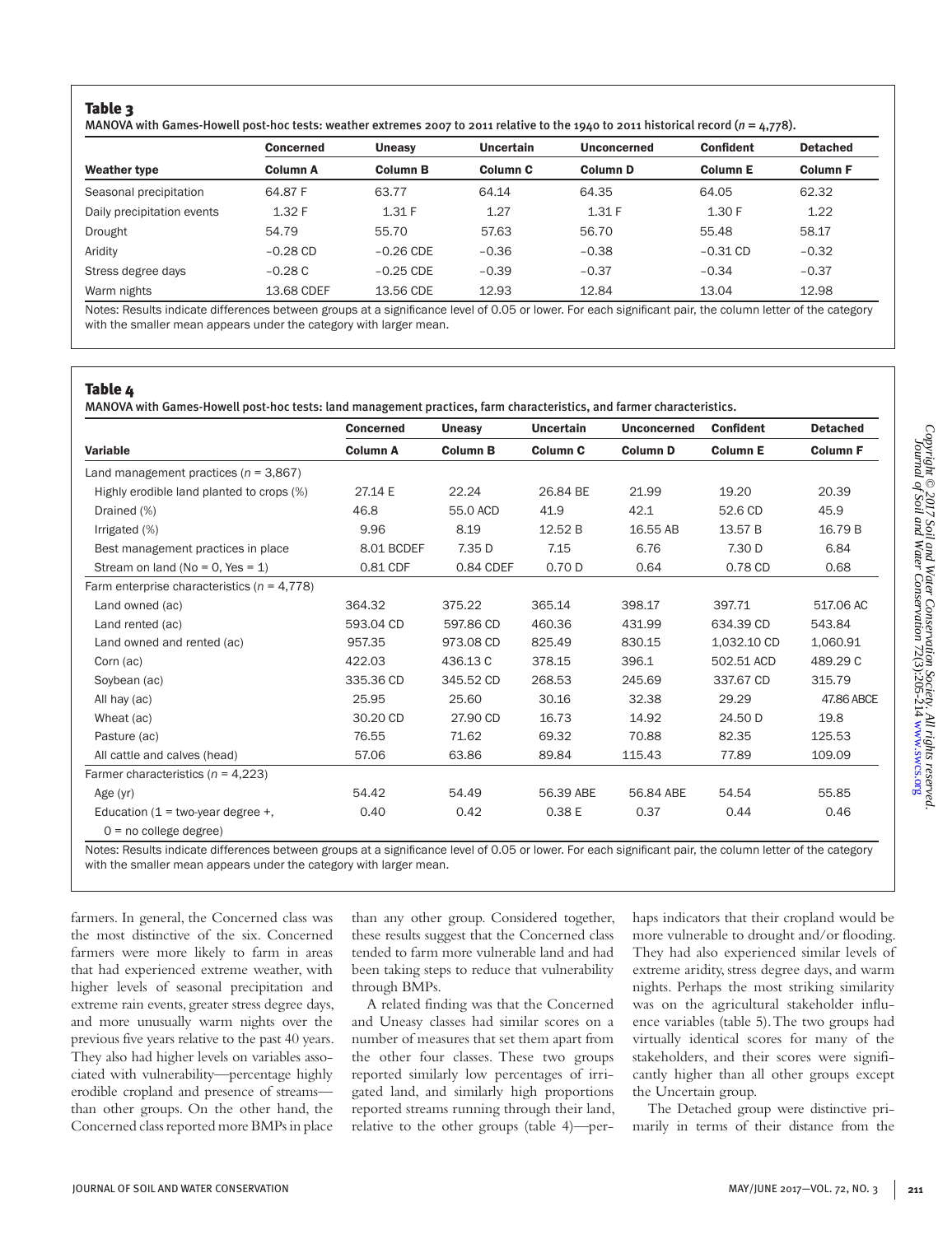MANOVA with Games-Howell post-hoc tests: influence of agricultural stakeholders on decisions about agricultural practices and strategies (*n* = 4,342).

|                                                            | <b>Concerned</b> | Uneasy          | Uncertain       | <b>Unconcerned</b> | <b>Confident</b> | <b>Detached</b> |
|------------------------------------------------------------|------------------|-----------------|-----------------|--------------------|------------------|-----------------|
| Agricultural stakeholder group                             | <b>Column A</b>  | <b>Column B</b> | <b>Column C</b> | <b>Column D</b>    | <b>Column E</b>  | <b>Column F</b> |
| Fertilizer/ag chemical dealer                              | 3.04 BCDEF       | 2.89 DEF        | 2.85 F          | 2.76               | 2.75             | 2.60            |
| Seed dealer                                                | 2.92 BCDEF       | 2.73 F          | 2.69            | 2.62               | 2.64             | 2.50            |
| Other farmers                                              | 2.60 DF          | 2.59 CDF        | 2.50 DF         | 2.35               | 2.53 DF          | 2.26            |
| <b>USDA Natural Resources Conservation Service</b>         | 2.45 CDEF        | 2.36 CDEF       | 2.23 DEF        | 2.00 F             | 2.05 F           | 1.54            |
| Landlord/farm management firm                              | 2.23 CDF         | 2.31 CDEF       | 2.05            | 1.90               | 2.14 D           | 1.88            |
| Banker, insurance agent, or lawyer                         | 2.09 DEF         | 2.09 DEF        | 1.97 DF         | 1.71               | 1.86 F           | 1.58            |
| Farm organizations (e.g., Farm Bureau, Corn Growers, etc.) | 1.79 DEF         | 1.83 CDEF       | 1.71 DEF        | 1.45 F             | 1.57 F           | 1.17            |
| Extension                                                  | 1.84 DEF         | 1.83 DEF        | 1.76 DEF        | 1.49 F             | 1.56F            | 1.20            |
| Nonfarming friends/neighbors                               | 1.46 DF          | 1.50 DEF        | 1.43 DF         | 1.30               | 1.36 F           | 1.12            |
| State climatologist                                        | 1.55 DEF         | 1.55 DEF        | 1.45 DEF        | 1.20 F             | 1.24 F           | 0.92            |
| Conservation nongovernmental organization                  | 1.18 DEF         | 1.17 DEF        | 1.14 DEF        | 0.95F              | 0.99 F           | 0.71            |

Notes: Results indicate differences between groups at a significance level of 0.05 or lower. For each significant pair, the column letter of the category with the smaller mean appears under the category with larger mean.

Concerned and Uneasy groups on some key variables. They reported nearly double the amount of irrigated land and were significantly less likely to report a stream flowing through their farmed land (table 4). They also reported fewer BMPs. They owned substantially more acres than any of the other groups, and also reported more hay ground. Considered together, these results suggest that farmers in the Detached group may have operations that are less agroecologically and economically vulnerable than farmers in the other groups, hence their "detachment" from concerns about climate change and lack of support for adaptive action. Lower levels of vulnerability might also help to explain why the Detached group tended to report lower levels of influence from different agricultural stakeholders.

While the MANOVA analyses detected numerous statistically significant differences and pointed toward some potentially interesting patterns, when all of the variables measuring readily observable characteristics are considered together, no highly distinctive systematic patterns with major practical implications for audience segmentation appeared to emerge. Figure 1 charts group means for all of the variables, scaled to range from the minimum to the maximum observed values for each variable. The chart shows that although there are statistically significant differences between many of the group means as reported above, the means are actually quite close for most variables. In short, a primary finding of this research is that there simply may not be enough of a difference between groups on the observed variables to allow identification of farmer type and subsequent tailoring of messages or similar audience segmentation efforts.

A second, potentially useful finding is that the only variables on which consistently large spreads between means were detected were the influence variables. It is striking that the Concerned and Uneasy (and the Uncertain, to a lesser extent) groups reported substantially higher levels of agricultural stakeholder influence on their decisions regarding agricultural practices and strategies. These two groups, which represent about 40% of farmers in the region, appear to be far more engaged with and influenced by agricultural stakeholders from across the spectrum (private and public). This finding suggests that the Concerned and Uneasy (and to a lesser extent, the Confident and the Uncertain) groups are more integrated into agricultural social networks than the Confident and Detached groups. This is an important finding, as this integration may help to explain why the Concerned and Uneasy groups were more likely to be supportive of adaptive action.

The flip side of this finding is that many of the surveyed farmers (approximately onethird to one-half of the sample) appeared to be little-engaged in key agricultural social networks and did not appear to be taking significant steps to adapt. This finding indicates that Extension and other outreach stakeholders who are working to help increase adaptive (and mitigative) action need to recognize that their agrienvironmental and agronomic networks may not be engaging a substantial proportion of Corn Belt farmers. These results suggest that Extension and other stakeholders should attempt to extend

their programming efforts to farmers who are not already within their spheres of influence.

# Summary and Conclusions

This research linked a farmer typology constructed from unobservable characteristics—beliefs about climate change, self-reported experience with extreme weather, perceived risks of climate change, and attitudes toward climate action (Arbuckle et al. 2014)—to a set of observed characteristics in four general categories: (1) objectively measured local trends in weather extremes, (2) land management practices, (3) farm enterprise characteristics, and (4) farmer characteristics. A fifth category—relative influence of key agricultural stakeholders on agricultural practice and strategy decisions was also employed. The primary objective of the research was to evaluate whether Corn Belt farmers' intangible perspectives on climate change correlated with observable characteristics in systematic, meaningful ways that might be useful for guiding Extension and outreach efforts to help farmers better adapt to climate variability.

The development of typologies based on observable characteristics that represent underlying attitudes, values, and other intangible variables has been seen as a potentially fruitful strategy for improving the effectiveness of natural resource management engagement strategies for some time (Emtage et al. 2007). The idea that typology construction might help to improve outreach through audience segmentation has only recently been extended to the arena of climate change communication with the general public (Maibach et al. 2011) and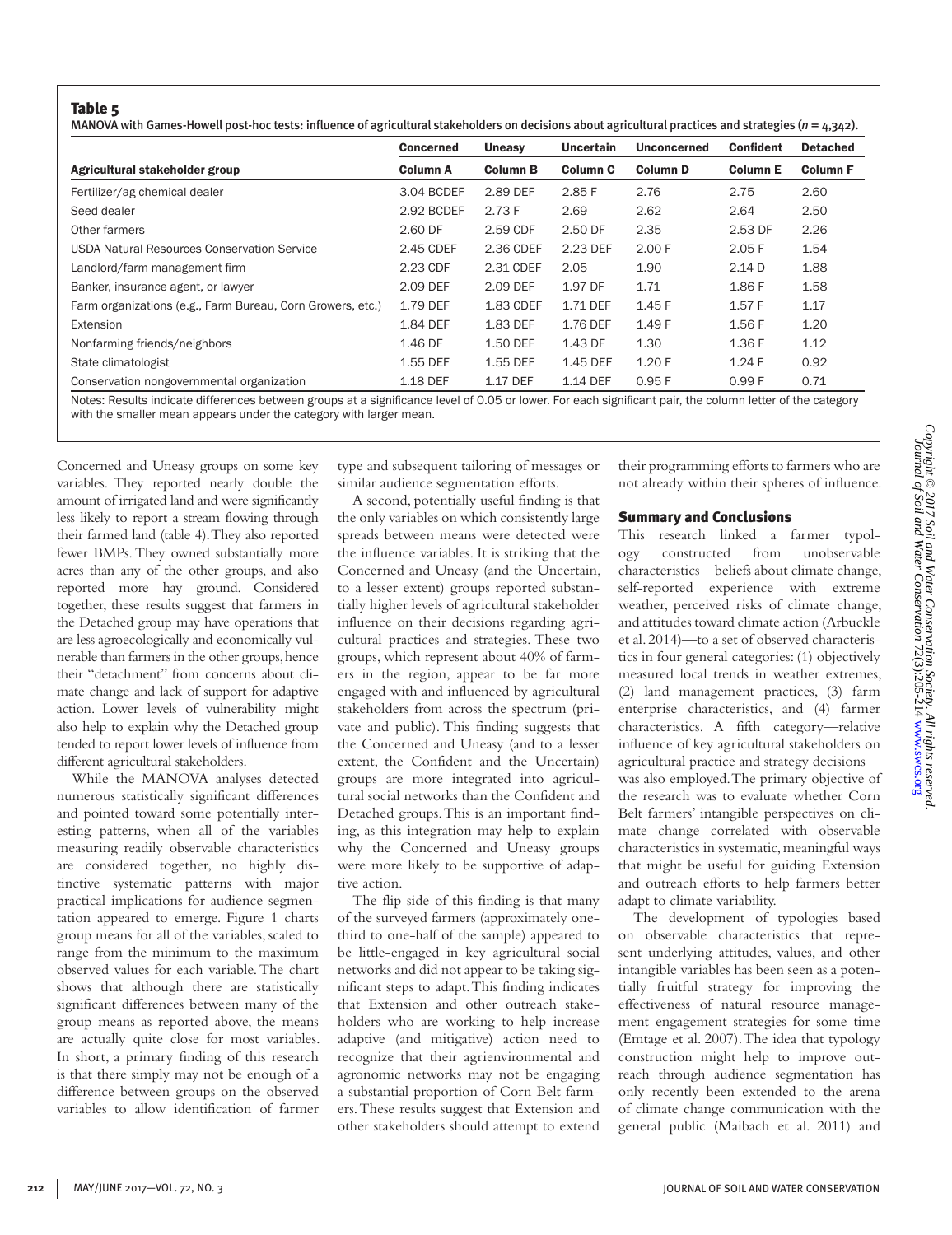# Figure 1

Summary of class means for observed traits by variable category ([a] weather; [b] land management; [c] farm characteristics; and [d] influence). The vertical axis is scaled to range from the minimum to maximum observed values for each variable. Precip. = precipitation; HEL = highly erodible land; BMP = best management practice; NGO = nongovernmental organization; NRCS = Natural Resources Conservation Service.



farmers (Arbuckle et al. 2014; Hyland et al. 2016). The results of this research, however, suggest that such typologies may have limited utility for audience segmentation among Corn Belt farmers.

The results of the research presented in this paper indicate that, at least for the variables employed in this study, there were few systematic, meaningful observable patterns of difference between groups of Corn Belt farmers with heterogeneous perspectives on climate change. In other words, farmers who believe that anthropogenic climate change is occurring, that it poses risks to agriculture, and that adaptive action should be taken may look very much like farmers who deny the existence of climate change and do not support action. The overall implication of this finding is that climate change engagement efforts by Extension and other agricultural stakeholders should use caution when looking to observable characteristics to facilitate audience segmentation.

Arbuckle et al. (2014) asserted that their typology findings could "be used to inform both targeted outreach to subgroups of farmers in this population and more broadbased engagement strategies." The findings reported here do not support the former assertion regarding targeted outreach, but do support the latter claim. The lack of systematic, meaningful patterns in observable characteristics that could facilitate audience segmentation suggests that Extension and other agricultural advisors should continue to develop communication and engagement strategies that resonate with broad swaths of farmers. However, the development of outreach strategies that engage farmers more broadly are likely to be more effective if based on the recognition that farmers have heterogeneous perspectives on climate change and potential adaptive and mitigative actions (Morton et al. 2016). Further, the finding that farmers who tended not to be supportive of climate change adaptation were also less influenced by key agricultural information providers such as university Extension, conservation agencies, and agricultural retailers suggests that these advisors may need to broaden their outreach efforts to reach those farmers who are not already engaged in their networks.

### Acknowledgements

This research is part of two regional collaborative projects funded by the USDA National Institute of Food